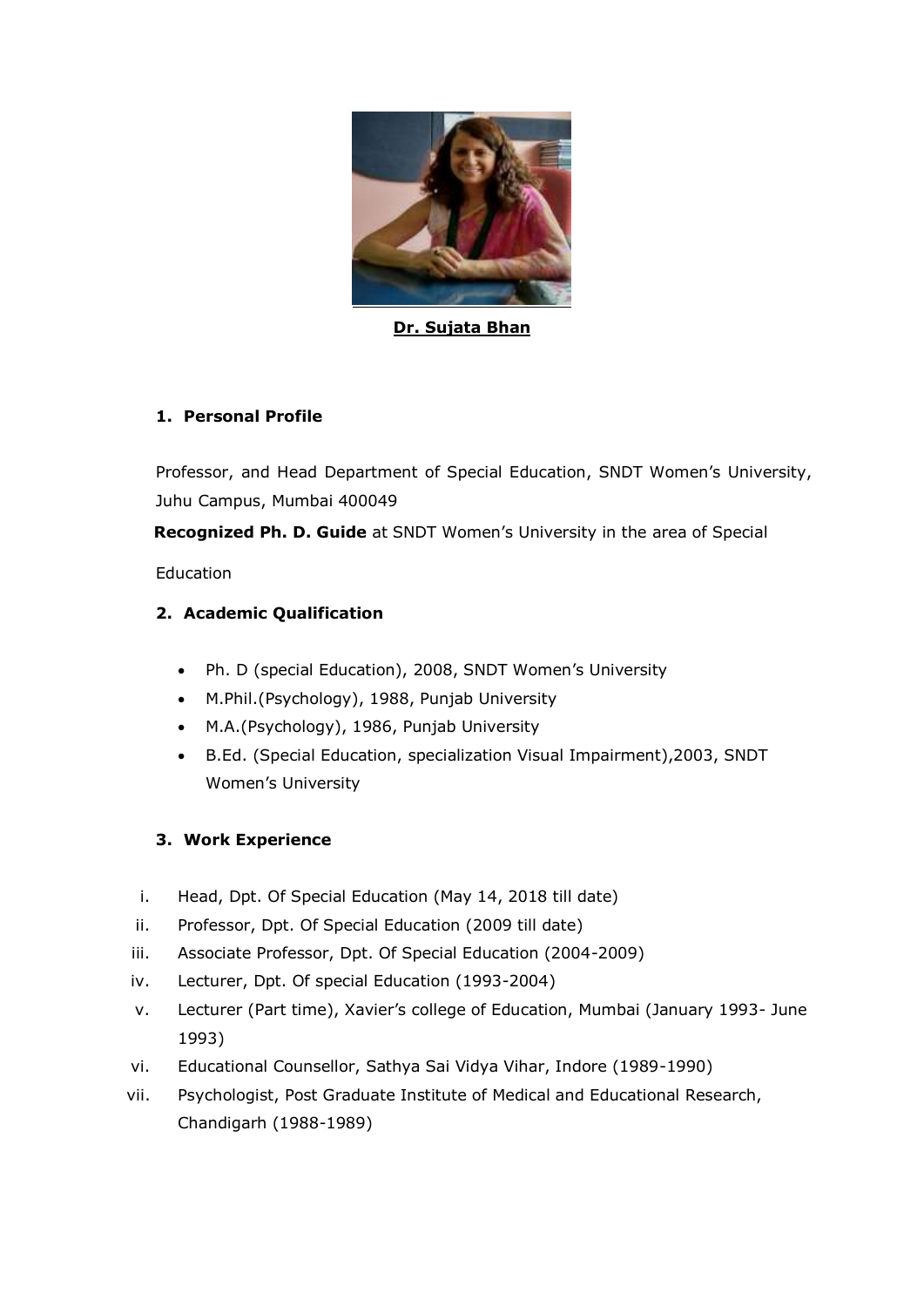### **4. Subjects of Teaching**

### **M.Ed. Course**

- i. Developments in Education and Special Education
- ii. Psychology of Development and Learning
- iii. Research Methodology and Statistics
- iv. Curriculum Design & Development
- v. Inclusive Education
- vi. Curriculum and Teaching Strategies for Children with Intellectual Disability and Visual Impairment
- vii. Identification, Assessment and Needs of Children with Visual Impairment
- viii. Adulthood and Family Issues for persons with Intellectual Disability and Visual Impairment
- ix. Educational Management

### **B.Ed. Course**

- i. Human Growth & Development
- ii. Learning, Teaching and Assessment
- iii. Inclusive Education
- iv. Introduction to Sensory Disabilities (VI, HI, Deaf-Blind)
- v. Applied Behavioural Analysis
- vi. Braille and Assistive Devices
- vii. Orientation & Mobility
- viii. Assessment and Identification of Needs Assessment and Identification of Needs for ID and VI
- ix. Curriculum Designing, Adaptation and Evaluation for ID, LD and VI
- x. Intervention and Teaching Strategies for VI
- xi. Psycho Social and Family Issues for ID and VI

# **5. Areas of Research Interest**

- i. Identification, assessment, and intervention for children with visual impairment, intellectual disability, and learning disability
- ii. Curriculum adaptation for children with special needs
- iii. Strategies for inclusive education
- iv. Teacher training
- v. Family of children with special needs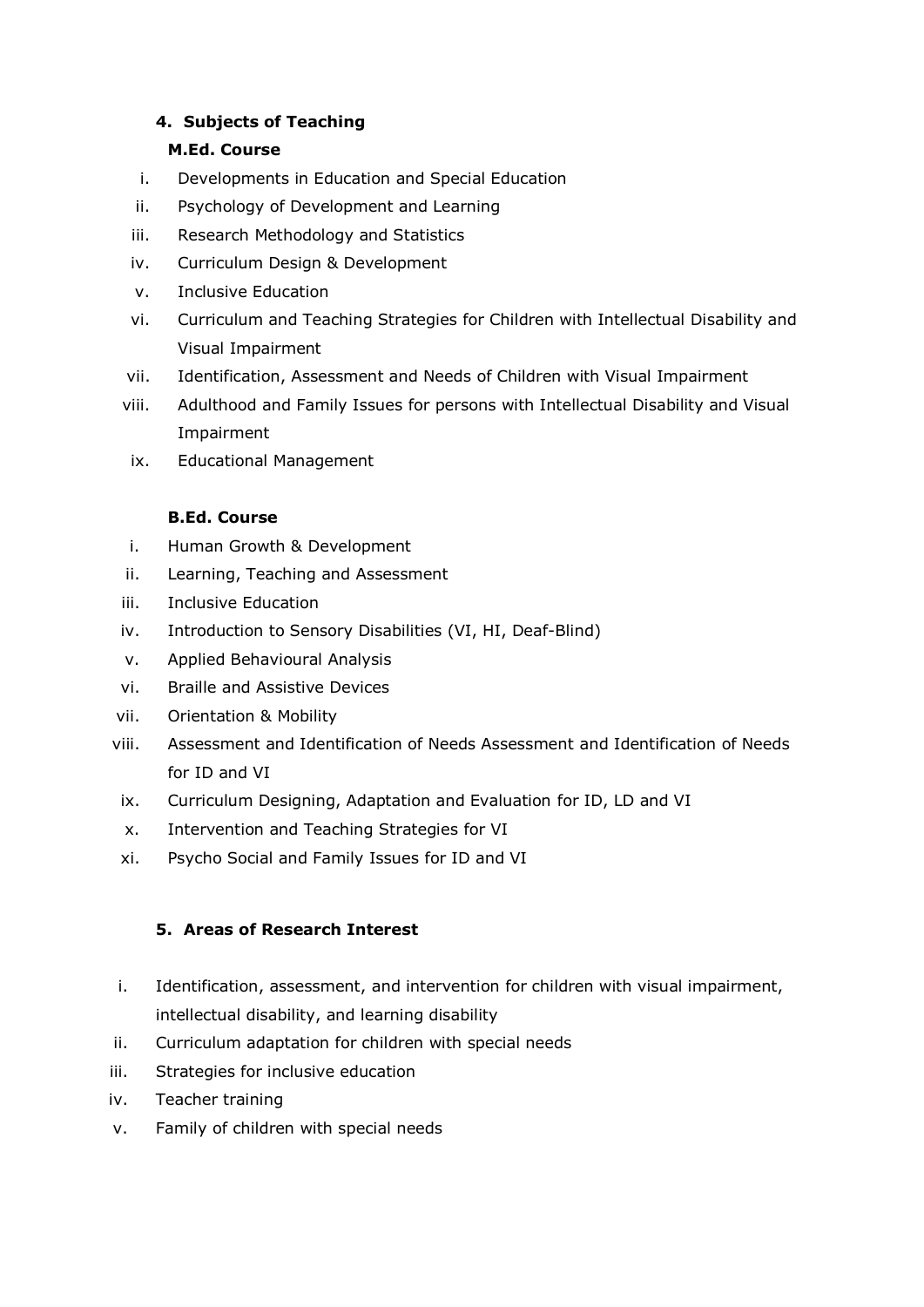### **6. Achievements**

### **International**

- i. Paper titled 'Early Childhood Education: A Whole Child Approach', selected for publication in The Educator, publication of International Council for Education of the Visually Impaired (ICEVI), April 2020
- ii. Invited by University of Macerata, Italy for an academic programme from December 2-9, 2019
- iii. Best paper award for 'Peadgogy of Inclusive Education' at World conference on Education under the theme, 'Innovations in Education in  $21<sup>st</sup>$  Century', at Colombo, Sri Lanka from October12-13, 2017
- iv. Received Fellowship for Cultural and Professional Exchange Programme through Council of International Fellowship, to Sweden (April 12- May 30,2012)
- v. Recipient of Educational Exchange Scholarship for Doctoral Research at Mauritius Institute of Education, sponsored by UGC and TEC, Mauritius (September 1- November 30, 2005)
- vi. Taught 'Teachers Diploma course', at Mauritius Institute of Education, Mauritius, (2005)

### **National**

- i. Invited as Guest Faculty by NIVH to take academic sessions with M.Ed. and B.Ed. Special Education students May 2018
- ii. Invited as Guest Faculty under Faculty Exchange Programme by Khalsa College of Education (Guru Nanak Dev University), Amritsar, Punjab (August 11- 14,2014)

# **Academic Awards**

- i. Recipient of Gulestan Billimoria Prize for standing Ist in B.Ed. Special Education (2002-2003)
- ii. Second in order of Merit in M.Phil. (Psychology), Punjab University, Chandigarh
- iii. Merit student in B.A., Punjab University, Chandigarh (1981-1984)

### **7. Administrative Responsibilities and Membership of Academic bodies**

- i. Convener of Webinar Series, "Professional Development Buffet for Professionals"
- ii. Faculty Development Programme Convenor, "Research in the Changing Landscape of the Education System", organized by Department of Special Education, SNDT WU in collaboration with RCI, June 8-13,2020
- iii. Member NAAC (National Assessment and Accreditation Committee) Peer Team to assess and accredit Banasthali University, Rajasthan, March 3-5, 2020
- iv. Member Board of Studies, Special Education, University of Mumbai, 2020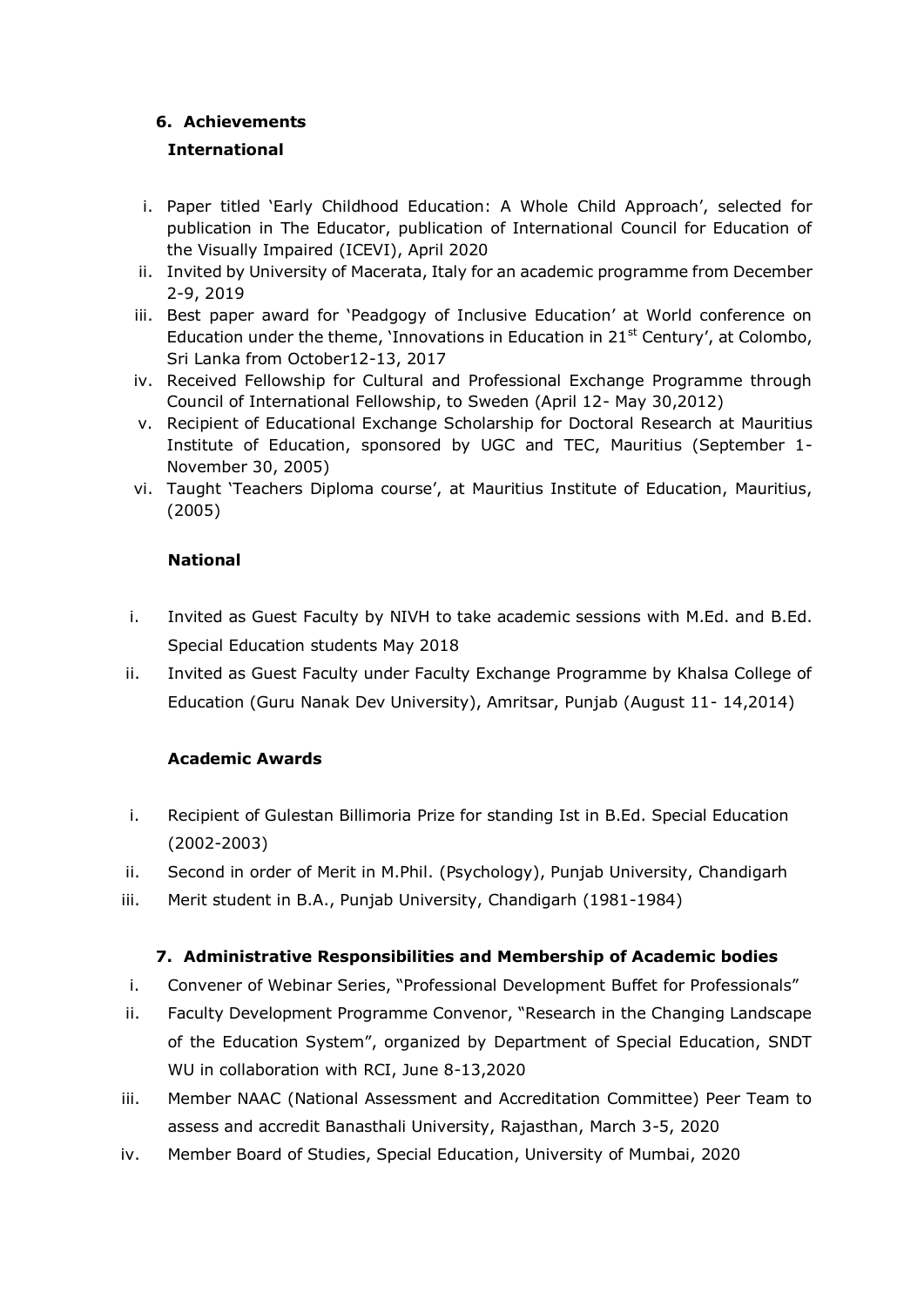- v. Conference Convenor of National Conference on "Attitudinal Barriers and Universal Design," organized by Department of Special Education, SNDT WU, in collaboration with NIEPMD, February 27-29 ,2020
- vi. Member team of referees for the CIET-NCERT publication, Indian Journal of Educational Technology (ISSN 2581-8325), 2020
- vii. Convener of National workshop on Qualitative Research conducted by Prof. Richard Rose, Emeritus University of Northampton, UK, organized by Department of Special Education, SNDT WU in collaboration with NIEPMD, September 29-Oct. 1, 2019
- viii. Conference Convenor, "First International Conference on Education: Equality and Equity in Education" organized by Department of Special Education, SNDT WU, in collaboration with NIEPMD, January 16-19,2019
- ix. Convener of workshop on Qualitative Research conducted by Dr. Rajshri Mahtani (Former Assoc. Professor, TISS) organized by Department of Special Education, SNDT WU on October 4-6, and December 6-8, 2018
- x. Member Board of Studies, Special Education, SNDT WU, Mumbai (2018 to date)
- xi. Coordinator NAAC Criterion III, SNDT Women's University, 2019, 2020
- xii. Member NAAC (National Assessment and Accreditation Committee) Peer Team to assess and accredit National Institute for Empowerment of Persons with Disabilities (NIEPMD) September 24-25, 2018
- xiii. Member Annual Report SNDT Women's University, 2015-till date
- xiv. Member IQAC (Internal Quality Assurance Committee) team of SNDT Women's University, 2018, 2019
- xv. Head In- Charge, Department of Special Education, SNDT Women's University, from October 13 – December 13, 2017
- xvi. Member, Inter Agency Working Group, Maharashtra for UNESCO under UNDP Project (2017)
- xvii. Conference Convener of Student led conference, 'Smart Education for Smart Generation', Organized by SNDT WU, Feb. 2-3, 2016
- xviii. Board member, Council for International Fellowship, India (2016-till date)
- xix. Member of committee of Certification of Special children by Govt. of Maharashtra (2015 till date)
- xx. Member of committee of Concessions and Curriculum adaptations of Special children by Govt. of Maharashtra (2015 till date)
- xxi. Member of committee of Disability Norms of Special children by Govt. of Maharashtra (2015 till date)
- xxii. Member Academic Council Committee of National Institute of Visually Handicapped, Dehradun (2015 till date)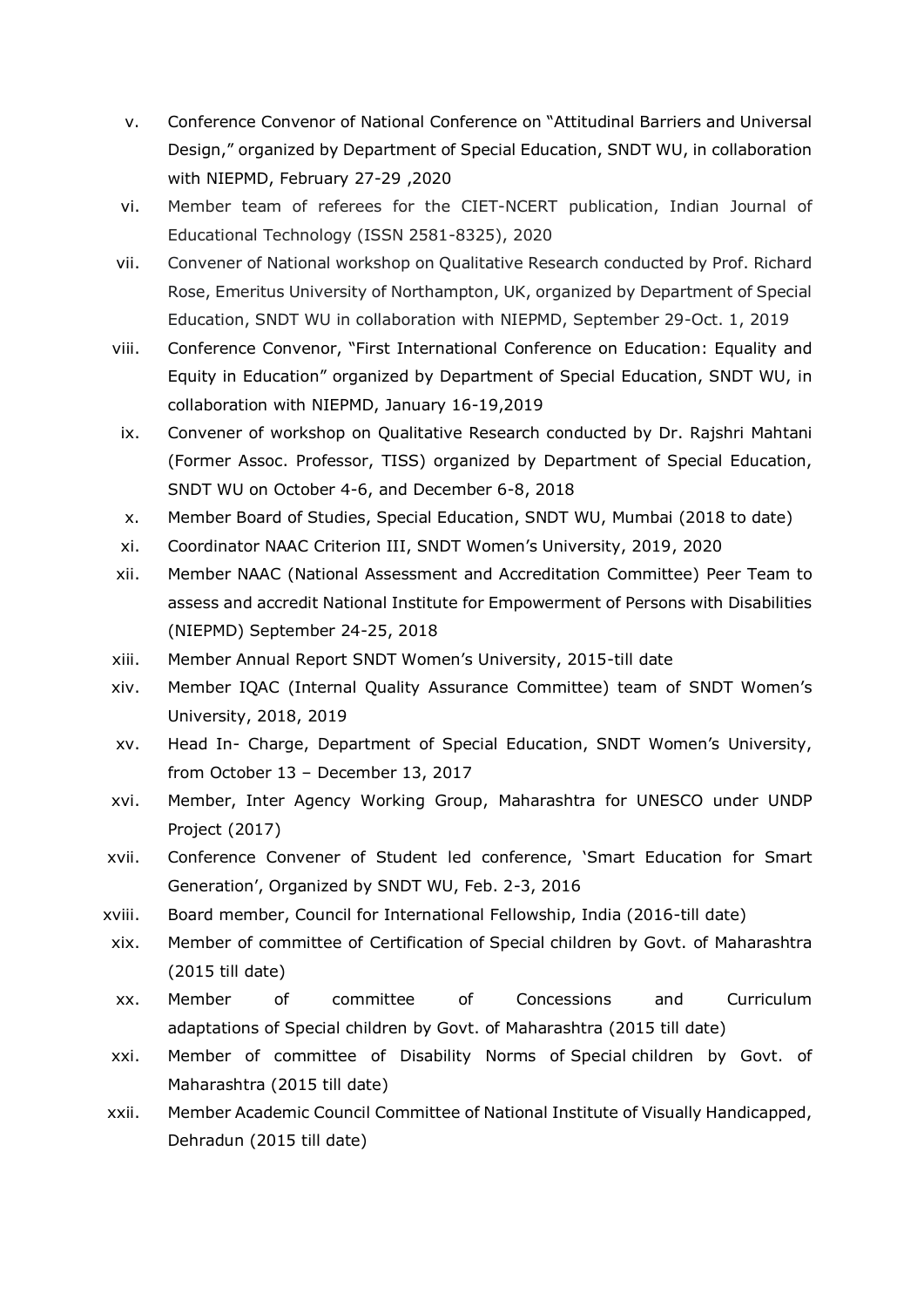- xxiii. Member Ad- Hoc Board of Studies, Special Education, SNDT WU, Mumbai (2012- 2018)
- xxiv. Member Academic Council, National association for the Blind (NAB), Mumbai # 2187
- xxv. Member Academic Council, VD Society for the intellectually Challenged, Mumbai
- xxvi. Member Expert Committee, Rehabilitation council of India (RCI), N. Delhi # 09322
- xxvii. Member Expert Committee Rehabilitation council of India (RCI) for formulation of two-year course for M.Ed. (VI), B.Ed. VI, (2015)
- xxviii. Member Global Education Research Association, LPU, Punjab # 091000549
- xxix. Member Indian Psychometric and Educational Research Association of India, Agra
- xxx. Member PRAACHI Psycho-cultural Research Association, Agra
- xxxi. Member Editorial Board of 'International Journal of Inclusive Education: Research and Practices
- xxxii. Member Editorial Board of GRD Journal of Research published by B.Ed. college, Punjab ISSN 2395-5139
- xxxiii. Member team of referees for international journal, Disability, CBR and Inclusive Development (DCIDJ) Published by VRIJE University, Amsterdam, ISSN 2211- 5242
- xxxiv. Member team of referees for international journal of Educational Policy research and Review (IJEPRR) ISSN 2360-7076
- xxxv. Member team of referees for Gitarattan Journal of Education published by Gitarattan Institute of Advanced Studies and Training, Delhi
- xxxvi. Member Local Invigilation committee, SNDT WU, Mumbai
- xxxvii. Member editorial board e Newsletter SNDT WU (2013)
- xxxviii. Member Flying Squad, SNDT WU
- xxxix. Coordinator, campus placement, Dpt. Of Special Education (2008 -2018)
	- xl. Coordinator M.Ed. Special Education Programme (2008 till date)
		- xli. Coordinator B.Ed. (VI) Programme (2003 till date)
	- xlii. Member admission committee, Dpt. Of Special Education
	- xliii. Member Assessment team for Psychological testing of children referred to Dpt. Of Special Education
	- xliv. Member Representative ISO Dpt. Of Special Education (2006-2008)
	- xlv. Member Panel of Examiners for Ph. D. for various National Universities
	- xlvi. Member Inspection Committee, RCI, N. Delhi
	- xlvii. Member Curriculum planning, Syllabus review, Course development at Dpt. Of Special Education
- xlviii. Member UGC X plan, XI plan, Education fair, SNDT Women's University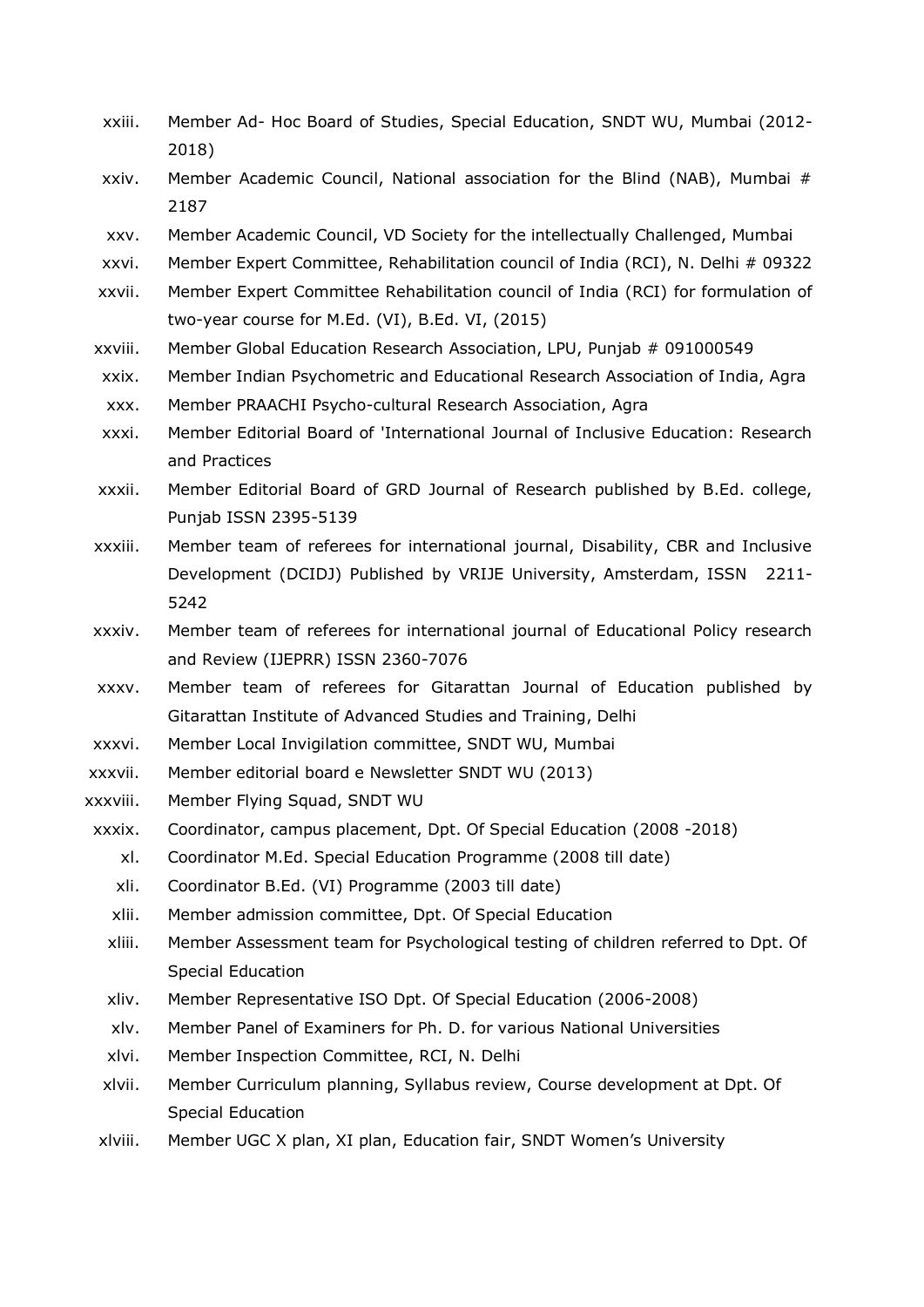- xlix. Member Selection Committee of Voice and Vision, National Resource and training centre for children with VI and additional disabilities including deafblindness (2009)
	- l. Member screening committee of National Institute for Empowerment of Persons with Multiple Disabilities (NIEMPD), November 2006
	- li. Coordinator M.Ed. Course(VI) 2003-2007, M. Ed. (MR & LD) 20013 till date, B.Ed. Course (VI) 2000-2014
	- lii. Coordinator RCI (Rehabilitation Council of India) sponsored Continued Rehabilitation Education(CRE) programme: 2017, 2013,2012, 2010, 2008, 2006, 2003
	- liii. Coordinator training programme, 'Identification, assessment and early intervention of children with low vision', Dec.15-17,2008
- liv. Coordinator training programme, 'Assessment and Education of children with MDVI', 60-hour program conducted along with Voice & Vision a project of Perkins School for the Blind, USA, Aug.- Oct.2009

### **8. Professional Training**

- i. ICT
- ii. A National Webinar Series on 'Knowledge Generation in Education during COVID-19 Pandemic', organized by Bombay Teacher Training College in collaboration with Department of Education, University of Mumbai from May 12-16,2020
- iii. ICT Tools for Online Learning: A six-day training organized by Teaching Learning Centre, Department of Educational Technology, SNDT WU, from April 20-28,2020
- iv. Online workshop on Action Research, organized by Department of Educational Technology in collaboration with Department of Education, SNDT WU, April 3-8, 2020
- v. National workshop on Qualitative Research conducted by Prof. Richard Rose, Emeritus University of Northampton, UK, organized by Department of Special Education, SNDT WU in collaboration with NIEPMD, September 29-Oct. 1, 2019
- vi. Inclusive Educational Practices for Children with Diverse Learning Needs, workshop conducted by Prof. Richard Rose, Prof. Emeritus University of Northampton, UK organized by DSE on January 17,2019
- vii. Breakthru Approach-Turning Obstacles into Opportunities with Kinesiology (Science of Movement) workshop conducted by Ms. Phoebe Long, Founder Breakthru Academy, Malaysia organized by DSE on January 16,2019
- viii. Constructivist Lesson Planning conducted by Ms Suzanne Rodricks, Head Dubai Scholars, Dubai, organized by DSE on July 25, 2018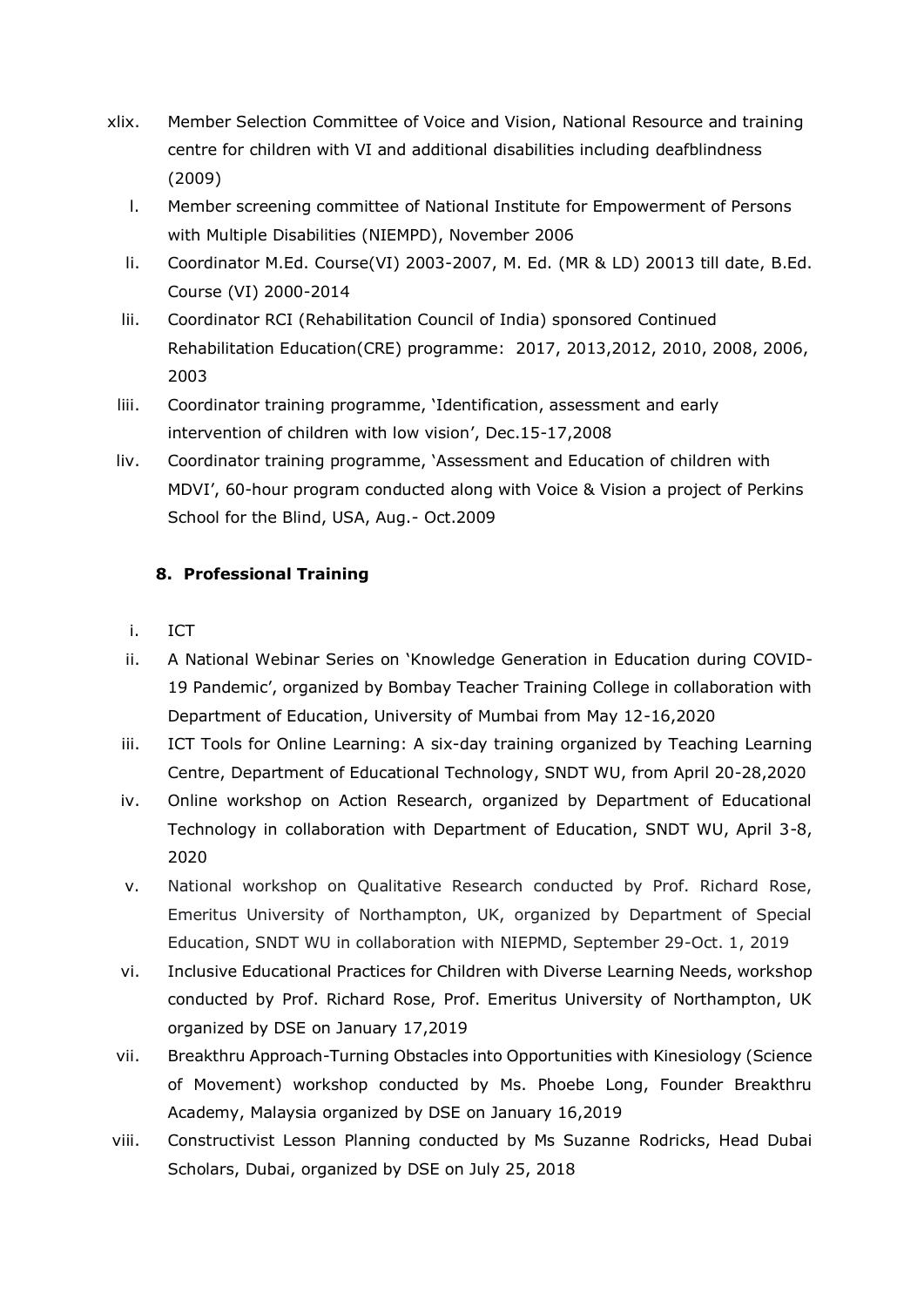- ix. Creating Rich Learning Environments conducted by Ms Suzanne Rodricks, Head Dubai Scholars, Dubai, organized by DSE on July 25, 2018 on August 7, 2018
- x. Workshop on Qualitative Research conducted by Dr. Rajshri Mahtani (Former Assoc. Prof. TISS) organized by DSE, SNDT WU on October 4-6, and December 6- 8, 2018
- xi. Two Day International Workshop conducted by Prof. Richard Rose, on Promoting Inclusive Classroom Practices, organized by DSE, SNDT WU, January 27-28,2017
- xii. Mind mapping and learning Styles, organized by Maharashtra Dyslexia Association, conducted by Breakthrough, January 15, 2011
- xiii. Assessment and education of children with MDVI, organized by Voice & Vision through Hilton /Perkins USA and Dpt. of Special Education, August -October 2009
- xiv. Mapping emotional quotient of teaching faculty for academic leadership, organized by PV Polytechnic College, SNDT Women's University Mumbai, August 28-31,2006
- xv. Instructional design for online learning organized by Education Technology Dept. SNDT WU, September 8-12,2004
- xvi. Orientation programme on computer application for the visually impaired organized by International human resource development centre for the disabled, Coimbatore, May 19-30,2003
- xvii. Training course in Braille organized by National Association for the Blind, Mumbai, January 29-Feb. 2, 2002
- xviii. Capacity building training programme in visual impairment, conducted by National Association for the Blind, organized by Dpt. of special Education, SNDT women's University, June 7-11, 1999
	- xix. Bridge course in mental retardation organized by Rehabilitation Council of India at SNDT Women's University, Mumbai, December 7-January 6,1999
	- xx. Training in teaching of plus curriculum to the visually impaired, organized by Dept. of Rehabilitation, National Association for the Blind, Mumbai, June- August, 1999
	- xxi. Refresher Courses in Education attended in 1999,2001,2003, and 2005

### **9. Research Experience**

#### **International Research Projects**

1. Bhan S. (2018) Review of draft document of UNESCO - "A comprehensive review of implementation of the RTE Act 2009 and RPWD Act 2016 from the perspective of Children with Disabilities (CWDs) – case studies on the interpretation and implementation of the Act and its effectiveness in ensuring full inclusion of CWDs".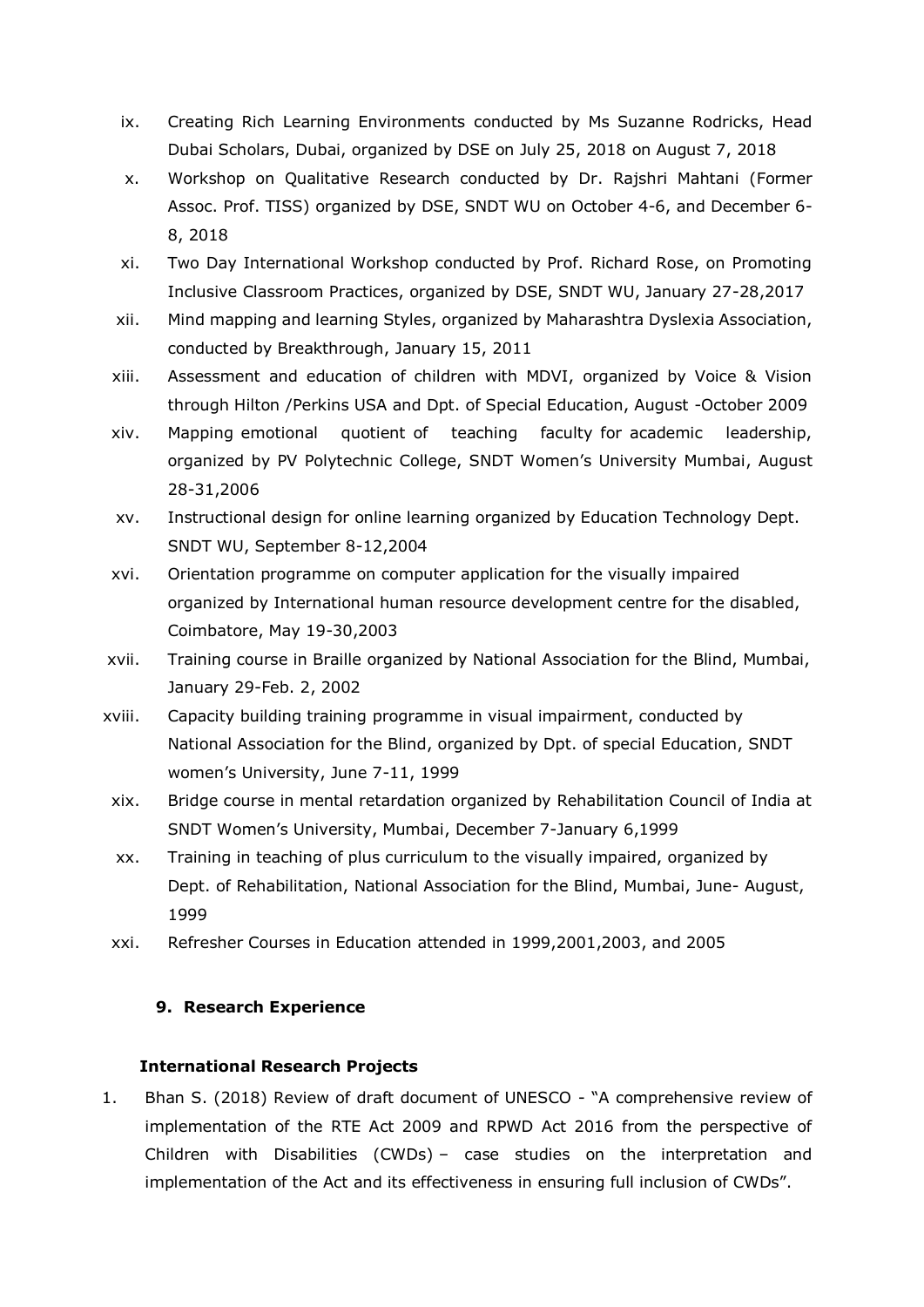- 2. Bhan S. (2013) Consultant to Sightsavers International for the research titled, **"**Transition from Primary to Junior High School for Students with Visual Impairment in Gulbarga, Karnataka".
- 3. Verma P. Bhan S. (2012) Partnered with Sagami Women's University, Dept. Of Education and Child studies, Japan, in the research titled, 'Special needs education/child care related international comparison a survey'.
- 4. Bhan S, Swarup S. (2008) A study of Braille writing skills acquisition in early learners with visual impairment using brailler and slate as assistive devices. Project sponsored by Perkins school for the blind, Massachusetts, USA

### **National Research Projects**

- i. Bhan S. (2002) Development and standardization of functional assessment inventory for the blind. Minor research project sponsored by UGC
- ii. Swarup S, Gupta R. Bhan S, (1998) A comparative study of adopted and non-adopted municipal schools. Project sponsored by Bombay community public trust.

#### **Research Guidance**

### **Ph.D.**

- i. Yukti Gupta (2010) Visual Imairment (Registered)
- ii. Sriram Shoba (2017) Effect of Training in Working Memory in Enhancement of Academic Achievement of Children with Learning Disability (on going)
- iii. Maheshwari Payal (2016) The Effect of Socio Emotional Skill Training on Social Behaviour of Adolescents with Learning Disability (on going)
- iv. Ramalingam Sachu (2014) Effect of Differentiated Instruction for Children with Special Needs in Inclusive Classrooms (on going)

#### **M.Ed.**

 36 M.Ed. Dissertations guided in the area of Intellectual Disability, Learning Disability, and Visual Impairment.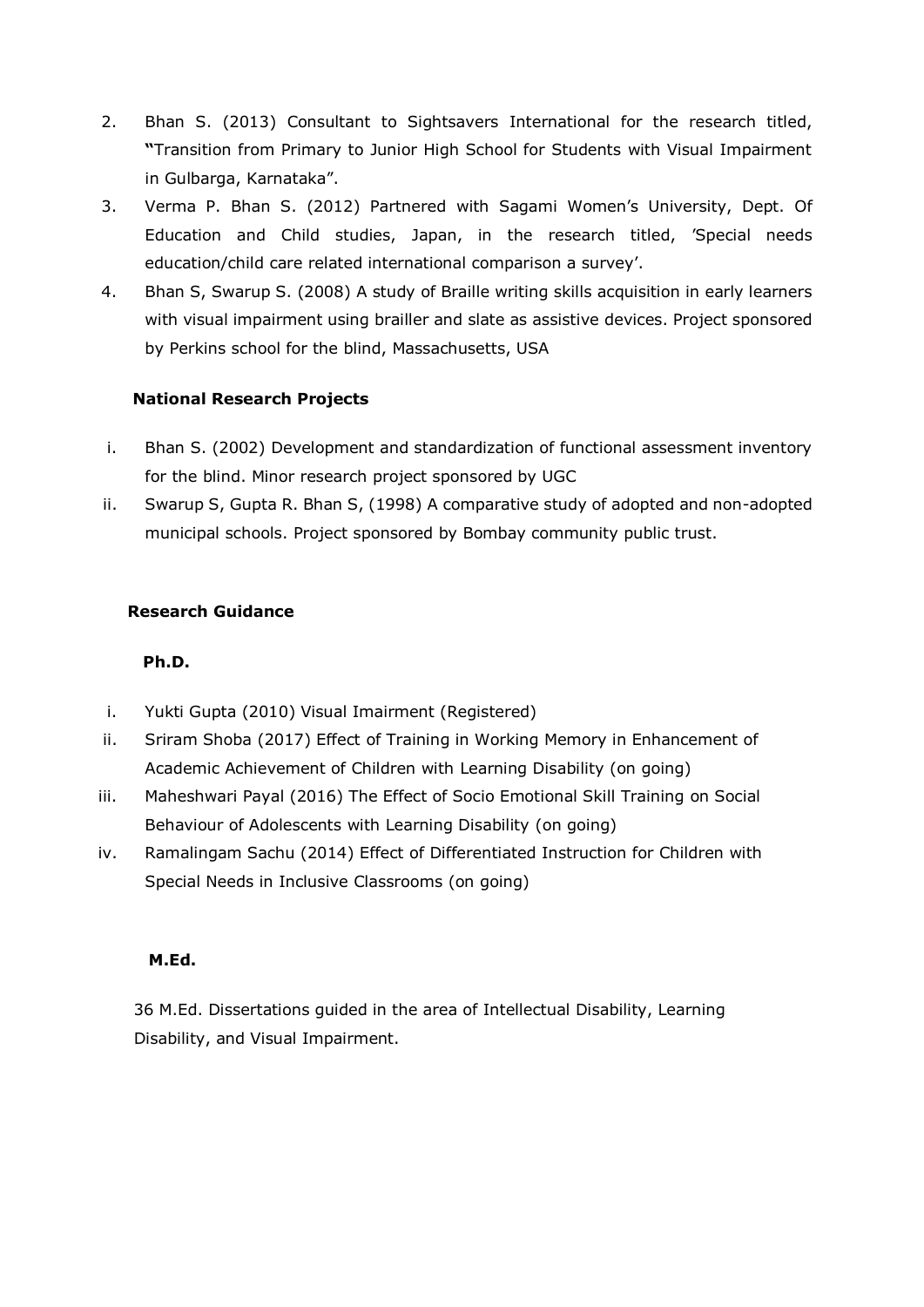# **10. Paper Presentations in Conferences/Workshops conducted/ Seminars held**

#### **International**

- i. Invited to chair a plenary session at International Conference of ICEVI West Asia and Sense International at Kathmandu on the theme, Inclusive Education: Leave no one Behind", Nepal February 16-18,2020
- ii. Invited as a plenary speaker to present on Early Childhood Education: A Whole Child Approach, at International Conference of ICEVI West Asia and Sense International at Kathmandu, Nepal February 16-18,2020
- iii. Keynote speaker to present on, "Addressing LD: Using Metacognitive Strategies", in an international Dyslexia Conference organized by Department od Special Education, University of Tuscia, Viterbo, Italy, December 6, 2019
- iv. Keynote speaker to present on, "Inclusion of Children with Autism in India", in an international Conference organized by University of Macerata, Italy, on the theme, 'Boundaries of Autism Spectrum' on December 5, 2019
- v. Member of Scientific committee of World Congress on Education under the theme, 'Modern Education for the World of Future' at Colombo, Sri Lanka from November 28-29, 2018
- vi. Member of Scientific committee of World Congress on Education under the theme, 'Innovations in Education in 21<sup>st</sup> Century', at Colombo, Sri Lanka from October12-13, 2017
- vii. Chaired a session on the theme Policies and Legislations in Education in the First International Conference on Education: Equality and Equity in Education" Organized by Department of Special Education January 16-18,2019.
- viii. Presented a paper jointly with Ambika Devi 'Facilitators and Barriers to Educational Access for Children with Developmental Disabilities in Mainstream Schools in Mumbai' in the First International Conference on Education: Equality and Equity in Education" Organized by Department of Special Education January 16-18,2019.
	- ix. Chaired a session on the theme, 'Education in Asia' at the World Congress on Education under the theme, 'Innovations in Education in  $21<sup>st</sup>$  Century', at Colombo, Sri Lanka from October12, 2017
	- x. Presented a paper on 'Pedagogy of Inclusive Education' at World conference on Education under the theme, 'Innovations in Education in  $21<sup>st</sup>$  Century', at Colombo, Sri Lanka from October12-13, 2017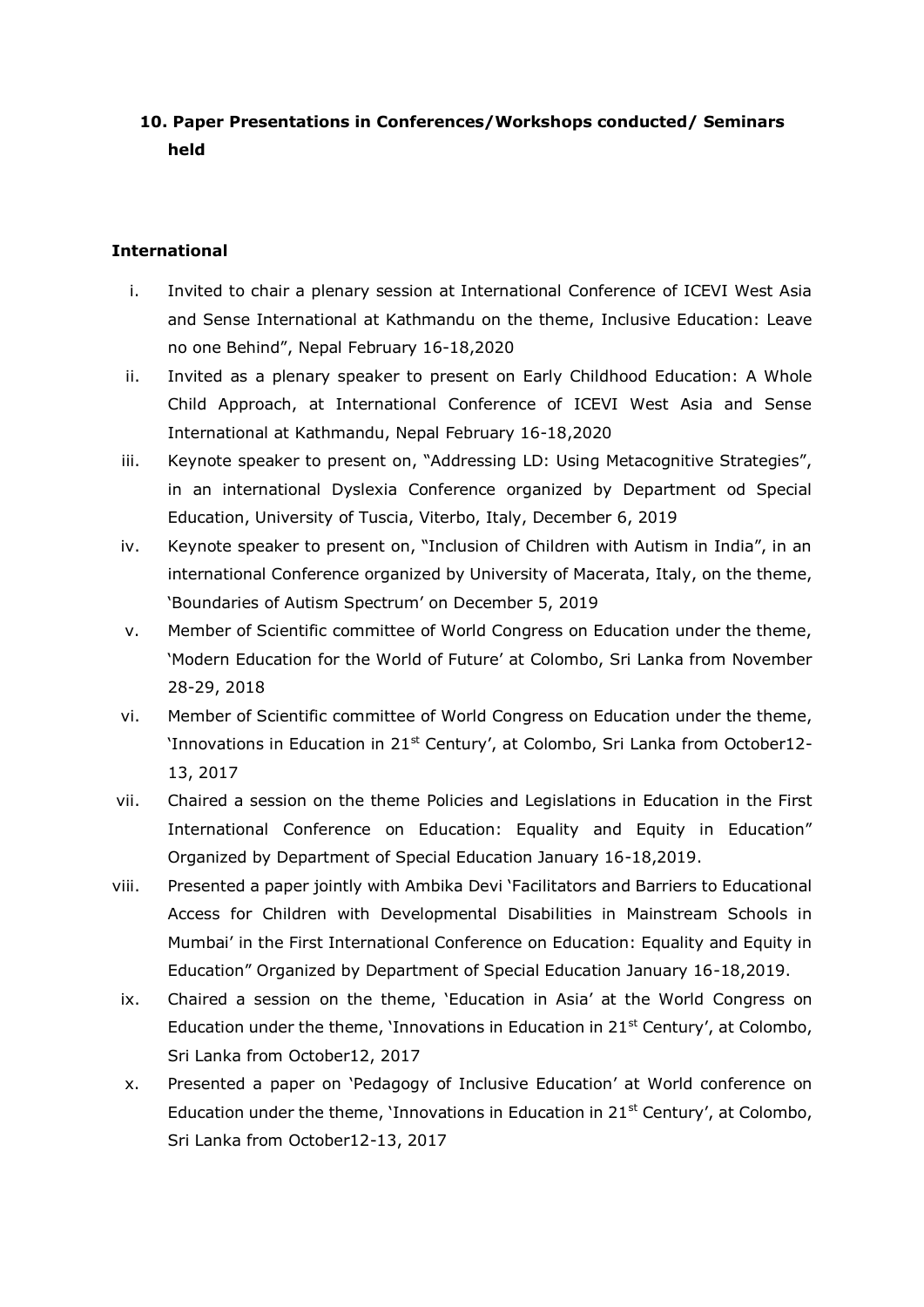- xi. Presented on "RPWD ACT 2018"in the Two Day International Workshop on, Promoting Inclusive Classroom Practices, organized by DSE, SNDT WU, January 27-28,2017
- xii. Invited speaker on," Tracking pupils' progress" at International conference, "Core Skills for All: Global Inclusion" by British Council UK, in Dubai, November 1-3, 2016
- xiii. Presented paper on "Inclusion: Rhetoric or Reality" at World Congress of World Blind Union & International Council for the Education of the Visually Impaired (ICEVI), "Education for All Children with Visual Impairment: Beyond 2015", at Florida, USA, August 21-25, 2016
- xiv. Invited speaker on "Inclusive Education for children with visual impairment: A Collaborative Responsibility" at International conference, "Core Skills for All: access and engagement for children with special educational needs" organized by British Council of India, N. Delhi November 27-28, 2015
- xv. Invited speaker on 'Inclusion of Children with Special Needs' at International Seminar on education of People with Special Needs' organized by Jadavpur University, Turnstone Global & Sarva Shiksha Mission, Kolkata, 2014
- xvi. Invited speaker on "Nari Vikaas Chetna Dey Badaldey Pasaar" at International Conference on 'Women and Development', organized by Women's Studies Centre, Punjabi University, Patiala, November 23,2013
- xvii. Invited speaker on "Gandhian thought and education for sustainable development" at International Conference on "Gandhian thought and globalization" organized by Global Education Research Association, Nepal, September 2-3, 2013
- xviii. Paper presented by, Bhan S., & Swarup S., "Braille literacy in children with Visual impairment" in 2<sup>nd</sup> Joint Asian Conference of ICEVI and DBI, Ahmedabad April 5-7,2013
- xix. Paper presentation on, "Indian perspective on child's right to education" in International conference on "Education and Educational Psychology" organized by Middlesex University, UK at Istanbul, Turkey, October 12, 2012
- xx. Chaired two sessions at International conference on "Education and Educational Psychology" organized by Middlesex University, UK at Istanbul, Turkey, October 12, 2012
- xxi. Invited speaker on "Commitments in Fostering Inclusion in Future Classrooms" at World Conference on 'Shaping a future classroom: A Global perspective' organized by Global Educational Research Association at LP University, Jalandhar, April 10, 2012
- xxii. Presented paper on "Functional skills: An Expanded Curriculum for the Blind" at RCI sponsored International conference on "Global Commitments towards Inclusive Development of Persons with disabilities" organized by Indian Association of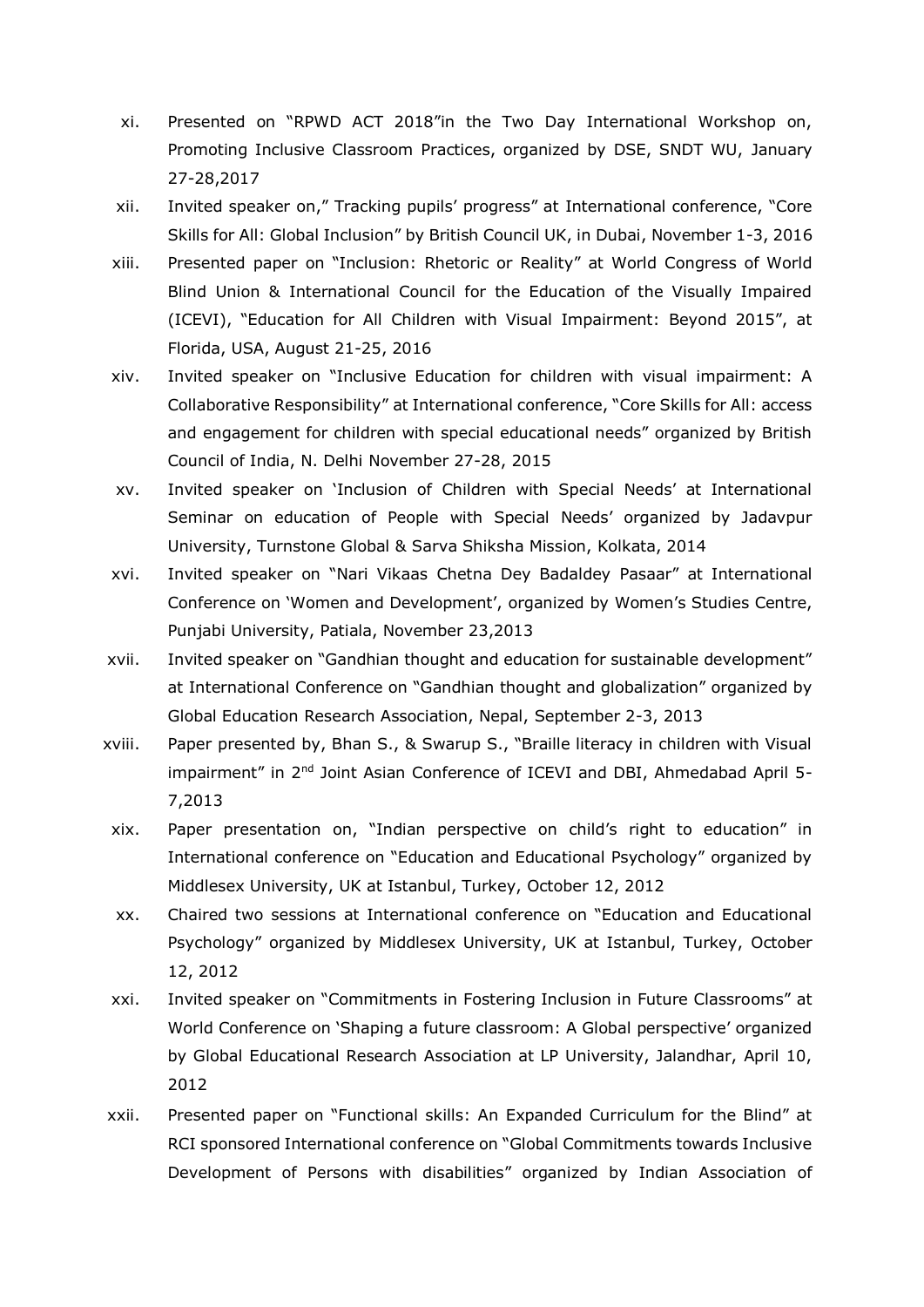Rehabilitation Professionals, N. Delhi, March 18, 2012

- xxiii. Paper presented by Swarup S., & Bhan S. on 'Information processing and knowledge representation in persons with visual impairment' at 12<sup>th</sup> ICEVI World Conference 'Achieving equality in education: new challenges and strategies for change' organized at Kuala Lumpur, Malaysia, July 16-21, 2006
- xxiv. Presented paper on, 'Comparative study of self-concept of visually impaired and sighted young adults' at West Asia Regional ICEVI Conference, 'Inclusion-the right approach', organized by Blind People's Association, New Delhi, January 23-25, 2005
- xxv. Invited speaker on, 'Functional assessment for the blind' at CBM sponsored South Asia Region conference on, Integrated education for the blind', organized by CRCS Society for Disabled Children, Ooty, December16, 2001

#### **National/State/Local**

- I. Conducted a webinar on, 'Beating COVID19: The Arushi Way', at International FDP, Disability Across Disciplines- Best Practices, organized by Holy Cross College, Tiruchirappalli, on August 6,2020
- II. Conducted webinar on, 'Inclusion in School: How to Overcome Challenges', at a National Symposium, Moving Forward to Inclusive Education, organized by Sharda University and National Institute for the Empowerment of the Visually Impaired on July 29,2020
- III. Presented, 'Panic caused by the Pandemic' as an invited panelist in a webinar on, 'Digital Divide' conducted by TISS on July 24,2020
- IV. Invited panelist in a webinar on 'Children with Special Education Needs during the lockdown: How can we help' organized by Drishti Counselling Centre, Mumbai on July 8, 2020
- V. Conducted a webinar on, "COVID-19 and Training teachers for Children with Disabilities", organized by Ekansh Trust Pune, June 7, 2020
- VI. Conducted a webinar on, "Strategies to overcome the challenges faced by CwSN during the pandemic", organized by Department of Education, Lady Irwin College, University of Delhi, May 29, 2020
- VII. Conducted a webinar on, "What and Why of an IEP", organized by Consortium of Inclusive Education, Vadodara, May 23, 2020
- VIII. Invited speaker in a National Webinar on Learning Environment for Inclusive Education, organized by Indian Institute of Teacher Education in association with National Institute for the Empowerment of Persons with Visual Disabilities (NIEPVD), May 21,2020
	- IX. Invited as an expert by RCI to assess 'The study on Utility of WHO Online Courses on COVID-19', May,2020.
	- X. Invited as Expert Committee member by RCI for a meeting on 'Roll of RCI in Future of Inclusive Education in India' to be presented at Department of Persons with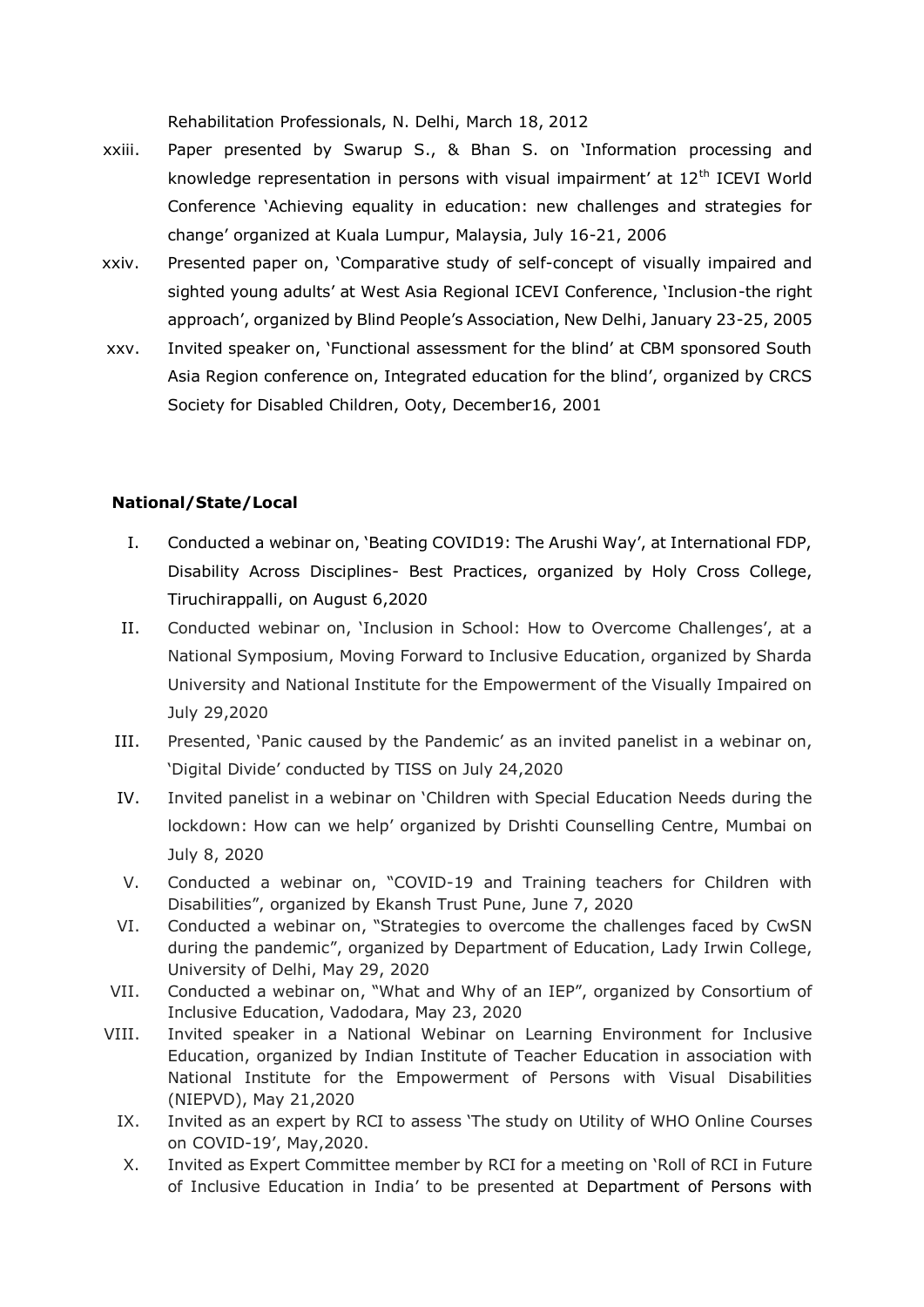Disabilities, Ministry of Social Justice and Empowerment, Government of India, February 7, 2020.

- XI. Invited as Expert Committee member by RCI for "Convergence of RCI Courses in Education", January 27-28,2020
- XII. Invited as Expert Committee member by RCI for "Roll out of CBID Programme", under the Chairmanship of Smt. Tarika Roy, Joint Secretary, DEPwD, MSJE on January 17,2020
- XIII. Invited as Member Technical Advisory Group (TAG 3) to Evaluate RAISE Project in Northeast at Guwahati, November 12, 2019
- XIV. Invited to conduct a workshop for training a delegation of Master Trainers from Afghanistan at Ahmedabad in Inclusive Education Practices, sponsored by Swedish Committee for Afghanistan organized by I-TO-WE organization, October 6,2019
- XV. Invited to conduct a workshop on Building Perspective towards Disability for media professional at Sony TV organized by Population First (NGO) on September 23, 2019
- XVI. Invited as a Resource person for a six-day workshop organized by Rehabilitation Council of India(RCI) to develop a competency based Curriculum for Community Based Inclusive Development (CBID) in collaboration with University of Melbourne at Delhi, September 16-21,2019
- XVII. Invited speaker in National Seminar on 'Draft National Education Policy', organized by PVDT College of Education and Department of Education, SNDT Women's University in collaboration with Ministry for Human Resource Development's Faculty Development Centre of Savitribai Phule University, Pune on July 25,2019.
- XVIII. Invited as an expert in the two-day Expert Committee Meeting on Convergence of Courses by Rehabilitation council of India at Delhi on July 3-4, 2019
	- XIX. Invited speaker on 'Confluence of General and Special Education: Impact on RCI' at National Workshop on Confluence of Recent Legislations: Role of RCI in HRD, organized by RCI in Guwahati on June 6-7,2019
	- XX. Invited as a resource person to present on 'Inclusion: Concept and Challenges', in the RUSA Sponsored under UGC HRDC Short Term Course on the theme 'Pedagogic Innovations: Challenges and Transformations in Inclusive Higher Education' on May 6, 2019
	- XXI. Invited as a resource person in a workshop on, "Developing an updated version of index for inclusion", organized by DGSEN, NCERT, on March 27, 2019
- XXII. Invited as a resource person in the UGC Sponsored Faculty Induction Programme for University teachers organized by Central University of Punjab, to take a two hour skype session on "Inclusive Approaches to Teaching and Learning" on March 9, 2019.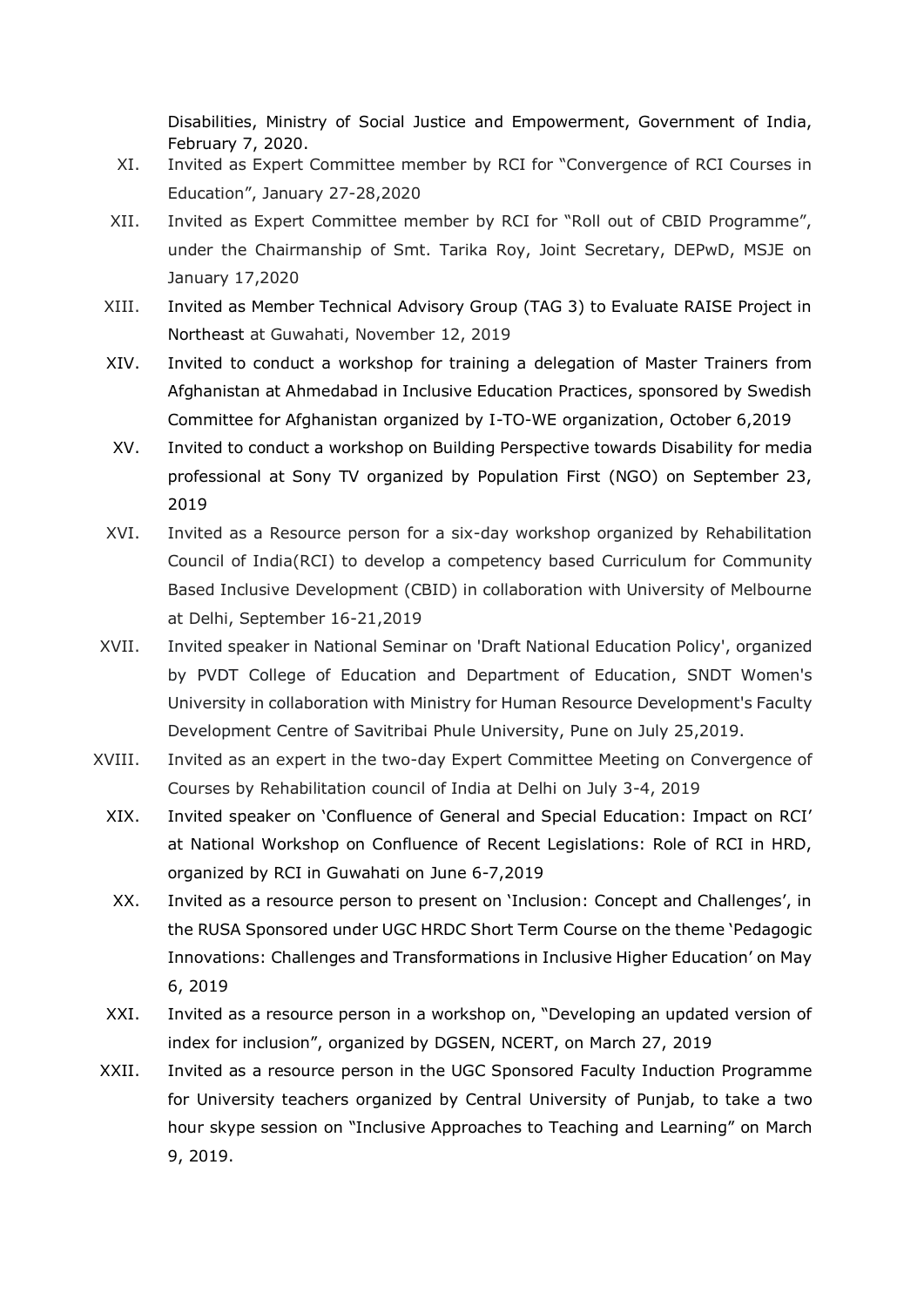- XXIII. Invited as a resource person in a two-day workshop on, "Developing an updated version of index for inclusion", organized by DGSEN, NCERT, on February 20-21, 2019
- XXIV. Invited as a resource person to talk on "Barriers to education for students with Disabilities" in a two day's consultative workshop titled "Progress is impossible without change" organized by NIEPMD and CBM on December 18-19, 2018.
- XXV. Invited as a Chairperson for the Plenary session on 'Challenges Faced by the Differently Abled Children', organized by SCERT Kerela, in a National Consultative Workshop on Inclusive Education of Differently Abled Children, October 24-25, 2018
- XXVI. Invited as Member Technical Advisory Group (TAG 3) to Evaluate RAISE Project in Northeast September 12-13, 2018
- XXVII. Invited speaker at CRE on the theme 'Addressing Barrier in the Environment and Universal Design' organized by Department of Special Education, SNDTWU, Mumbai August 31, 2018
- XXVIII. Invited by NCERT (DEGSN) for Sensitization Programme for teachers on Special Needs of Students of Kasturba Gandhi Balika Vidalayas (KGBV) on July 23, 2018, at Igatpuri
	- XXIX. Invited as a Resource person to conduct a workshop on 'Writing an individualized lesson plan for Children with Intellectual Disability' organized by PRAYAS, Institute for Special Education & Research, Jaipur, May 29-31, 2018
	- XXX. Invited as a Visiting Faculty by National Institute for Visually Handicapped (NIVH) for academic interaction with M.Ed. (VI) and B.Ed. (VI) students from May 21- 26,2018
	- XXXI. Invited to Conduct a workshop on 'Language Teaching' for teachers of Bethany Society, Shillong, sponsored by National Institute for the Visually Handicapped (NIVH) under the MSJE NIVH, from May 14-16, 2018
- XXXII. Invited speaker on,' Pedagogy of Inclusive Education' at a National seminar on 'Strategies to achieve inclusion', organized by PNR Society Bhavnagar on March 10-12, 2018
- XXXIII. Invited speaker to talk on 'Creating an inclusive society' at Consultation on national perspective on special children by Gujarat CSR Authority (an initiative by Government of Gujarat) at Ahmedabad on February 21,2018
- XXXIV. Resource person in a workshop on, 'Securing the future by Remediating the Present', organized by REACH supported by Rotary Club Mumbai on January 6, 2018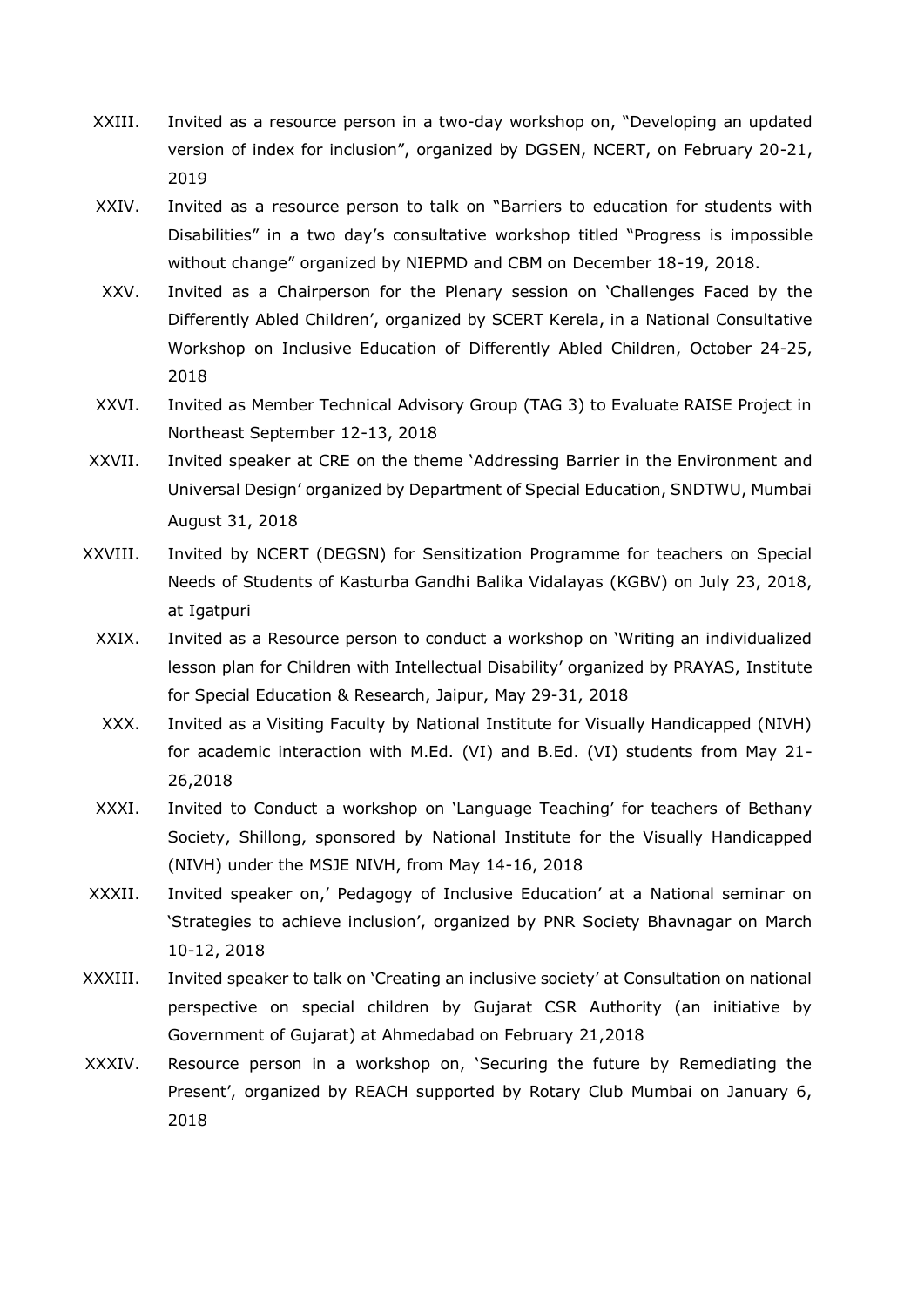- XXXV. Resource person for a workshop of master trainers on 'Inclusion of children with visual impairment and low vision in mainstream class', organized by Department of Education of Groups with Special Needs, NCERT at Jaipur December 14-15,2017
- XXXVI. Invited speaker on 'Early intervention for children with multiple disabilities' at ICEVI West Asia and Sense International (India), Conference, Dec. 8-10, 2017
- XXXVII. Invited speaker on 'Gender and Media' in a Rehabilitation Council of India sponsored CRE on 'Gender and Disability' on November 22,2017
- XXXVIII. Invited as a resource person by Inner wheel NGO to conduct a workshop for teachers and principals on 'Overview of LD' on November 15,2017
	- XXXIX. Resource person in workshop on longitudinal research project of National Institute of Visually handicapped, at Bethany society, Shillong, October 24-26, 2017
		- XL. Invited as a resource person in a workshop on development of UDL based inclusive learning material, organized by Department of Education of Groups with Special Needs, NCERT on August 17-18, 2017
		- XLI. Invited as Chief Guest and conduct a session on, 'Teaching strategies in an Inclusive Classroom', at Rehabilitation council of India Sponsored CRE programme organized by Hashu Advani College of special Education on July 26, 2017
		- XLII. Invited to conduct a workshop on 'Classroom Management and Teaching Pedagogy for Special Children' for teachers of Army Schools, Southern command (Asha School teachers across the country), at Pune, June 27-29,2017
		- XLIII. Invited as a Member of Technical Advisory Group (TAG) for Regional Action on Inclusive Education for Children with special Needs in North East (Project RAISE NE) organized by Bethany Society at Shillong on June 15-16, 2017
		- XLIV. Resource person in state level workshop on 'Pre-academic Skills for Children with Intellectual Disability' organized by PRAYAS, Institute for Special Education & Research, Jaipur, March 23-25, 2017
		- XLV. Resource person in national workshop for review and finalization of adapted version of 'Promoting Inclusive Teacher Education: Advocacy Guides' published by UNESCO, organized by DEGSN, NCERT, March 7-8,2017
		- XLVI. Resource person in workshop on longitudinal research project of National Institute of Visually handicapped, at Bethany society, Shillong, March 4-6, 2017
	- XLVII. Resource person in National workshop on 'Handbook on developing early reading skills among all children in inclusive settings' organized by DEGSN, NCERT on February 14-15, 2017
	- XLVIII. Invited to moderate a session on 'Inclusive curriculum', in a National Conference on' Inclusive Education' organized by Tata Institute of social Sciences on January 24, 2017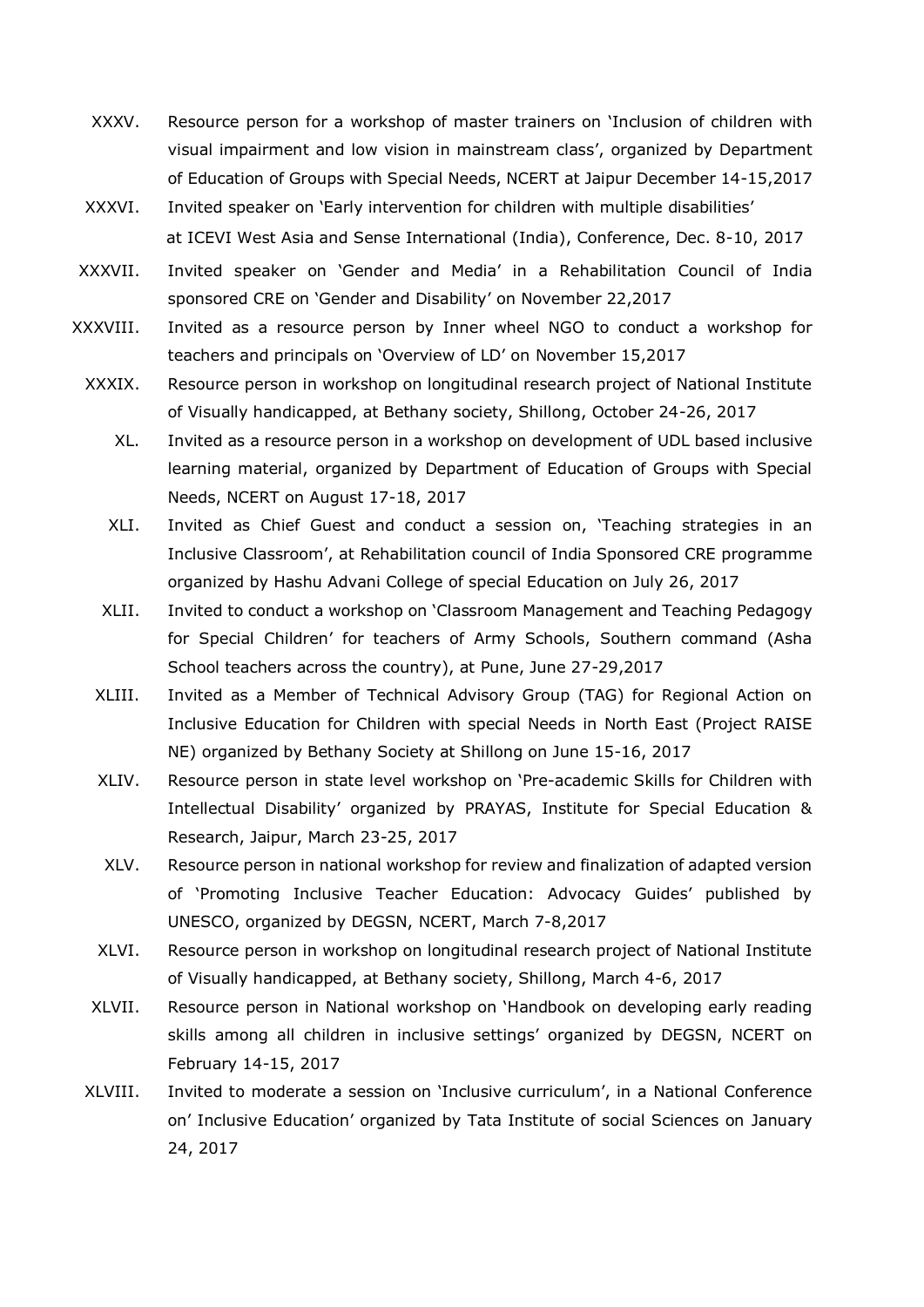- XLIX. Invited speaker on 'Early intervention and mainstream education' at National Summit, 'Inclusion: Means or End', organized by Avinashilingam University, Coimbatore on January 5-6, 2017
	- L. Resource person in National workshop on "Validation of modules for training of mainstream teachers in inclusive education" by Christofel Blinden Mission Germany (CBM), at Bangalore, October 13-14, 2016
	- LI. Resource person in State workshop on **"**orientation programme of teachers & special educators on curriculum adaptation: at upper primary level" by NCERT and SSA, West Bengal, September 23, 2016
	- LII. Invited speaker on, "Access and Equity in Education" at National Seminar on "Capacity Building for Rehabilitation Professionals for Persons with Disabilities in North-East" by Arunachala university, Namsai, September 7-9,2016
- LIII. Resource person in workshop on longitudinal research project of National Institute of Visually handicapped, at Bethany society, Shillong, July 7-9, 2016
- LIV. Invited speaker on, 'Gender and Disability' in a seminar on, 'Disability to Empowerment' organized by Laadli Media Advocacy Population First, Mumbai, April 14, 2016
- LV. Invited speaker on "Inclusion: A Constructivist Approach" at National conference, "Inclusion: Socio- Political Perspectives" in Central Institute of Education, Delhi University February 8, 2016
- LVI. Invited speaker on 'RPWD Act 2016' at National seminar, Inclusive practices in Classrooms organized by Dpt. Of Special Education, SNDT Women's University on January 27-28, 2016
- LVII. Resource person for, 'Individualized Educational Programming and Skill Development' at State level workshop by Prayas, Institute for Special Education & Research, Jaipur, November 5-6,2015
- LVIII. Invited speaker on "Curriculum adaptation and modifications" at State Level conference, "Living with learning disabilities: finding solutions", organized by Anjali Morris Education and Health Foundation, Pune, October 24-25,2015
	- LIX. Resource person for Adapting Barkha Series for children with visual impairment, at National Workshop by Dept. of Education of Groups with Special needs, NCERT, N. Delhi September 22-24, 2015
	- LX. Resource person for "Including children with visual impairment", at National Workshop organized by Dept. Of Education of Groups with Special Needs(DEGSN), NCERT, N. Delhi October 18,2014
	- LXI. Resource person for "Including children with visual impairment", at National Workshop by Dept. Of Education Of groups with Special needs, NCERT, at Mumbai, August 20-22,2014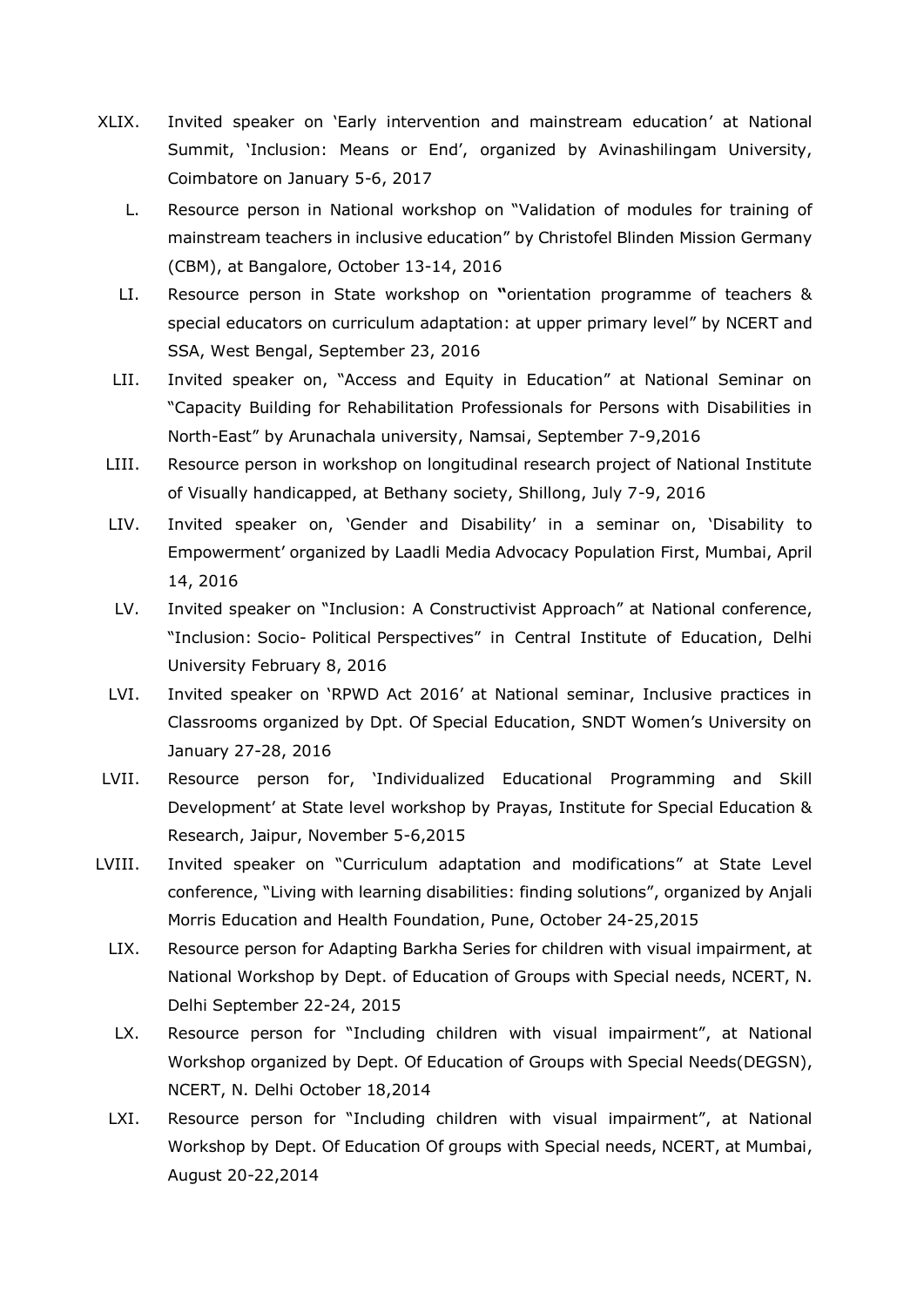- LXII. Invited speaker on "Capacity building of persons with disabilities" National Conference on 'Challenges and practices for the differently abled' at Ramakrishna Mission Vivekananda University, Coimbatore February 4, 2014
- LXIII. Invited speaker "Education of PWDs and its Implications" Seminar," One Confluence" by Ekansh Trust, Pune, December 4, 2013
- LXIV. Paper presentation by Bhan S., & Lather C., "Motivational factors for Special Educators", at ICSSR sponsored National Conference on "Education for All", organized by PVDT SNDT Women's University, March, 1-2,2013
- LXV. Invited speaker on "Blueberry attitude for tomorrow" in Seminar on "Inclusive schools the Blueberry Way" organized by Academy of Global Education Services October 6, 2012
- LXVI. Paper presentation by Bhan S. & Mehta K., "A Comparative study of the Phonics and Whole word approach on Reading Skills in Children with Learning Disabilities" at National Seminar on "Innovative practices and New Trends in Education", organized by PVDT SNDT WU & UGC April 4,2012
- LXVII. Paper presentation by Bhan S., & Farooqui Z., on "A Study of Training Program in Emotional Understanding of students with Learning Disability" at UGC sponsored National conference on "Inclusion: A Step Away", organized by Dept. of Special Education, SNDT Women's University, March 10, 2012
- LXVIII. Keynote speaker on, 'Include the Excluded' at UGC sponsored National conference on "Inclusion: A Step Away", organized by Dept. of Special Education, SNDT Women's University, March 9,2012
	- LXIX. Invited speaker on "Classroom Management & Behaviour Modification" in State Seminar on "Skill enhancement program to meet the needs of dyslexic children", organized by Abhinav Education Trust, Tata tele services Ltd. and Project READ, Surat, January 29,2011
	- LXX. Invited speaker on, 'Feasibility study of SSA in India', at a National Seminar on 'An exploratory study of homebased education practices for children in SSA', organized by DEGSN, NCERT, N. Delhi, October 25, 2010
	- LXXI. Invited speaker on 'Inclusive Education' at ICSSR sponsored National Seminar on 'Inclusive Education at School Level in Punjab & Haryana state', organized by Dashmesh Girls College of Education, Badal, Punjab, March 29,2010
- LXXII. Invited expert in a National Workshop on 'Braille literacy and curriculum development for integrated schools', organized by DEGSN, NCERT, March 8-10, 2010
- LXXIII. Invited speaker on 'Inclusive Education' at UGC Sponsored National Seminar, 'Towards Inclusive Education' organized by Smt. P.N Doshi College of Arts & Commerce, Mumbai, June 18-19,2009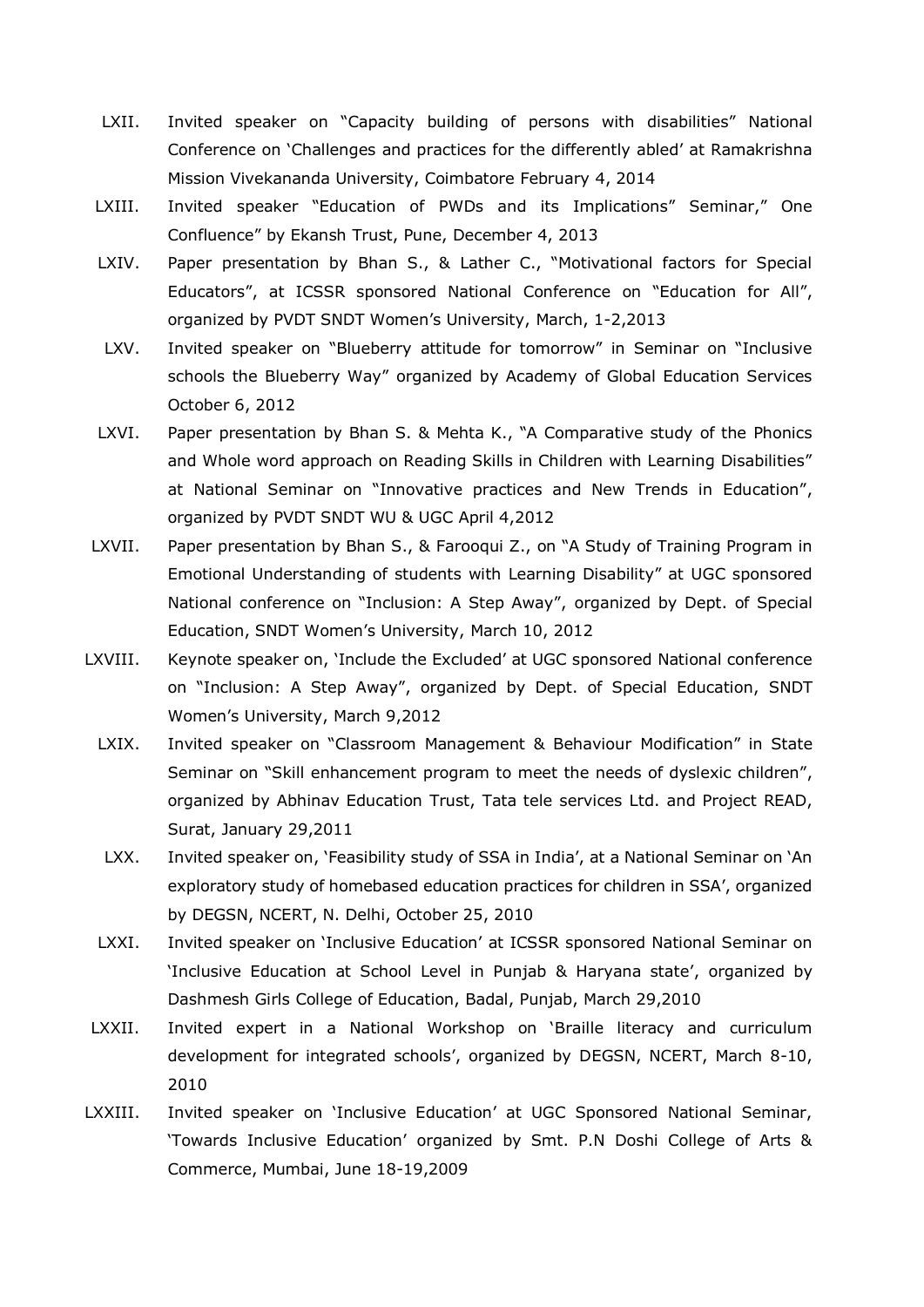- LXXIV. Invited speaker on, 'Visual Impairment: education and rehabilitation of visually impaired' at UGC sponsored Seminar on 'Special children- development and education', organized by Shri MD Shah Mahila college of Arts & Commerce, Mumbai, July 30,2008
- LXXV. Paper presentation by Bhan S., & Rodricks S. on 'Adults: Protectors or Persecutors to Child's Right of Education' at 31<sup>st</sup> Indian Social Science Congress on 'People's struggles movements for equitable society', organized by SNDT Women's University, December 27-31, 2007
- LXXVI. Invited speaker on 'Reaching out to the disabled and the community in rural area' at NCERT sponsored National seminar on 'Innovative approaches for the education and empowerment of the disabled', organized by IHRDC, Coimbatore, March 12- 13, 2003

#### **11. Publications**

#### **Articles**

- i. Narvel S., Bhan S., (2018) *Mathematics in Higher Education: A Challenge for the Visually Impaired*, Quest in Education*,* April, ISSN 0048-6434
- ii. Bhan S. (2017) *Sensory Training for Children with VI: A Manual for Teachers*, Blind Welfare, Published by NAB, Mumbai, ISSN No. 006-4823
- iii. Bhan S. (2015) *Against all odds: Resilience in Families of Children with Special Needs*, RENOVA, Jadhavpur University, Kolkata, ISSN 2454-1710
- iv. Bhan S. (2013) *Light Amidst Darkness*, Shikshanvedh, November, 5, p. 35-38.
- v. Bhan S. (2013) *Gandhian philosophy of education- Pillar of sustainable development,* Quest in Education*,* November, ISSN 0048-6434
- vi. Bhan S. (2013) *India moving towards inclusive education*, Kodomo Kyoiku Kenkyu (Journal of Education and Child Studies), Japan, Volume 5, p.57-64 ISSN 1883-0846.
- vii. Bhan S. (2012) *Memories Etched in Our Minds for All the Times to Come*, CIF World News, [http://www.cifinternational.com/sites/www.cifinternational.com/files/cif](http://www.cifinternational.com/sites/www.cifinternational.com/files/cif-autumn-%20%20%20%20%20%202012_final_3_0.pdf)autumn-<br>
2012 final 3 0.pdf
- viii. Bhan S. (2009) *Your search for an Identity*, Gnyanprakash, Gnyanodaya Publication, Don Bosco Remedial Centre, Vol. III, February
- ix. Bhan S, Dalvi S. (2005) *Development of teaching learning material*, PRAACHI Journal of Psycho Cultural Dimensions, Vol. 21, No. 2,161-164.
- x. Bhan S. (2002) *Disabled or differently abled*, Proceedings of National seminar and conference on individual differences and behaviour, Dept. of Psychology, MD University, Rohtak, Haryana, 56.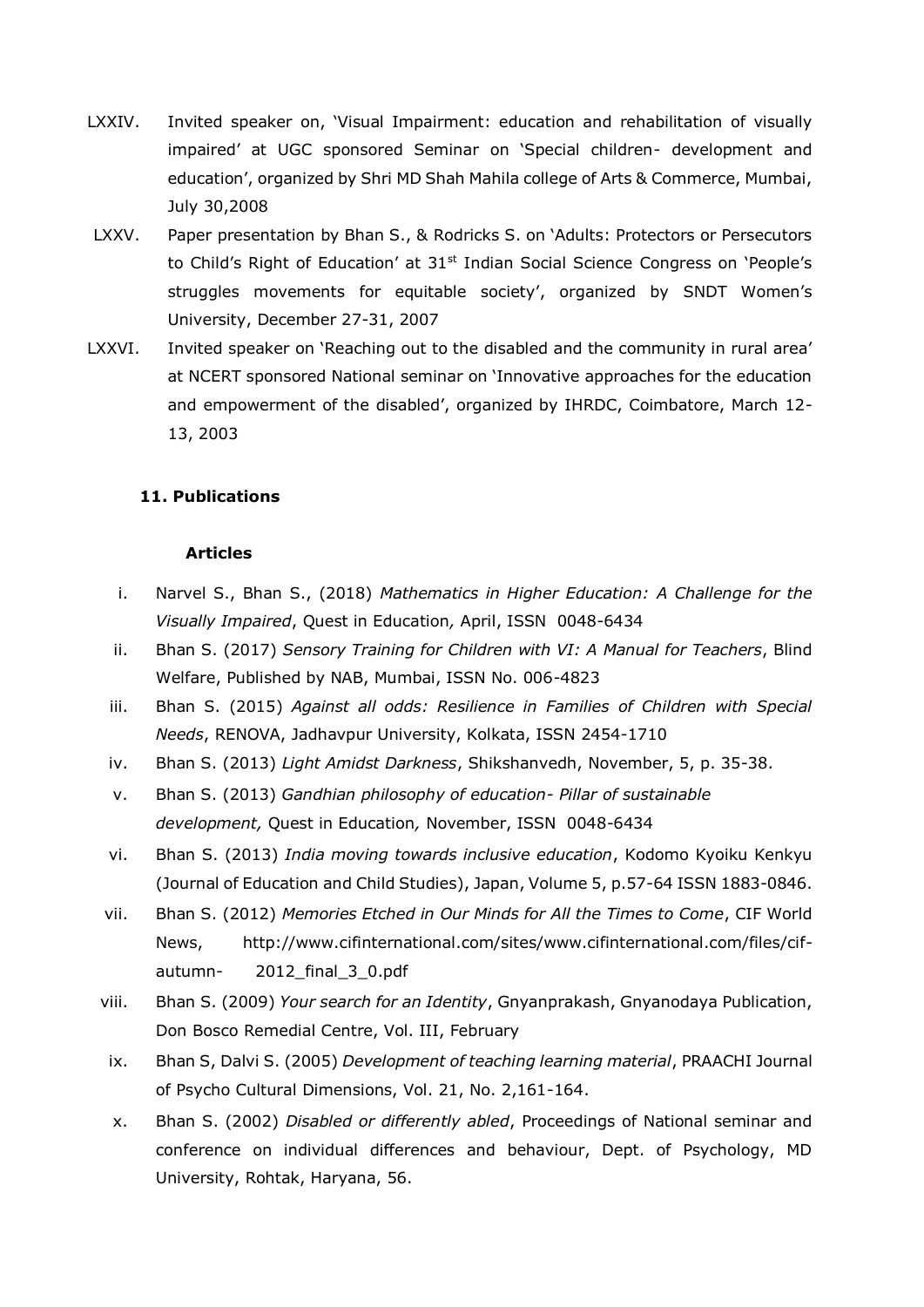#### **Research Papers**

- i. Bhan S. (2013) Reviewed article, "*Caregiver's Involvement in Early Intervention for Children with Communication Disorders",* published in International Journal of Disability, CBR and Inclusive Development, Vol. 24, No. 2, 2013, ISSN 2211-5242
- ii. Bhan S. Farroqui Z., (2013) *Social skill training of children with Learning Disability*, Disability, CBR and inclusive Development, Vol. 24, No. 2, ISSN 2211-5242 (doi 10.5463/DCID.v24i2.216)
- iii. Bhan S. Lather C. (2013) *Motivational indicators of special educators,* conference proceedings of National Conference on Education for All, PVDT, SNDT Women's University
- iv. Bhan S., Rodricks S. (2012) *Indian Perspective on Child's right to Education*, European Journal of Social and Behavioural Sciences, (eISSN: 2301-2218), Vol. III, No. III, 387-408
- v. Bhan S. Mehta K. (2012) *Comparative study of the Phonics and Whole word approach on Reading Skills in Children with Learning Disabilities,* conference proceedings, in proceedings of National level seminar on 'Innovative practices *and new trends in education',* PVDT College SNDT Women's University, ISSN 2277- 8721
- vi. Bhan S. (2012) Reviewed article*, "Music as the Means to Stimulate Novelty and Challenge Seeking in Persons with Intellectual Disability* published in International Journal of Disability, CBR and Inclusive Development, Vol. 23, No. 4, 2012, ISSN 2211-5242
- vii. Bhan S. Swarup S, (2009) *Information processing and knowledge representation in person with visual impairment*, Journal of Rehabilitation Council of India, Vol.5, December
- viii. Swarup S, Bhan S. (2009) *A study of Braille writing skills acquisition in early learners with visual impairment using brailler and slate as assistive devices,* The Educator, publication of International council for the education of people with visual impairment (ICEVI)
	- ix. Bhan S, Swarup S. (2009) *A study of functional skills of blind children in psychomotor, percepto-cognitive and socio-emotional developmental areas*, Blind Welfare December Vol.50 ISSN No. 006-4823
	- x. Bhan S. Swarup S. (2006) *Information processing and knowledge representation in persons with visual impairment, conference* proceedings of ICEVI World conference, achieving equality in education: new challenges and strategies for change, p.16
	- xi. Bhan S. (2005) *A comparative study of self-concept of visually impaired and sighted young adults,* Journal of Rehabilitation Council of India, Vol.1 No. 2, 16-23.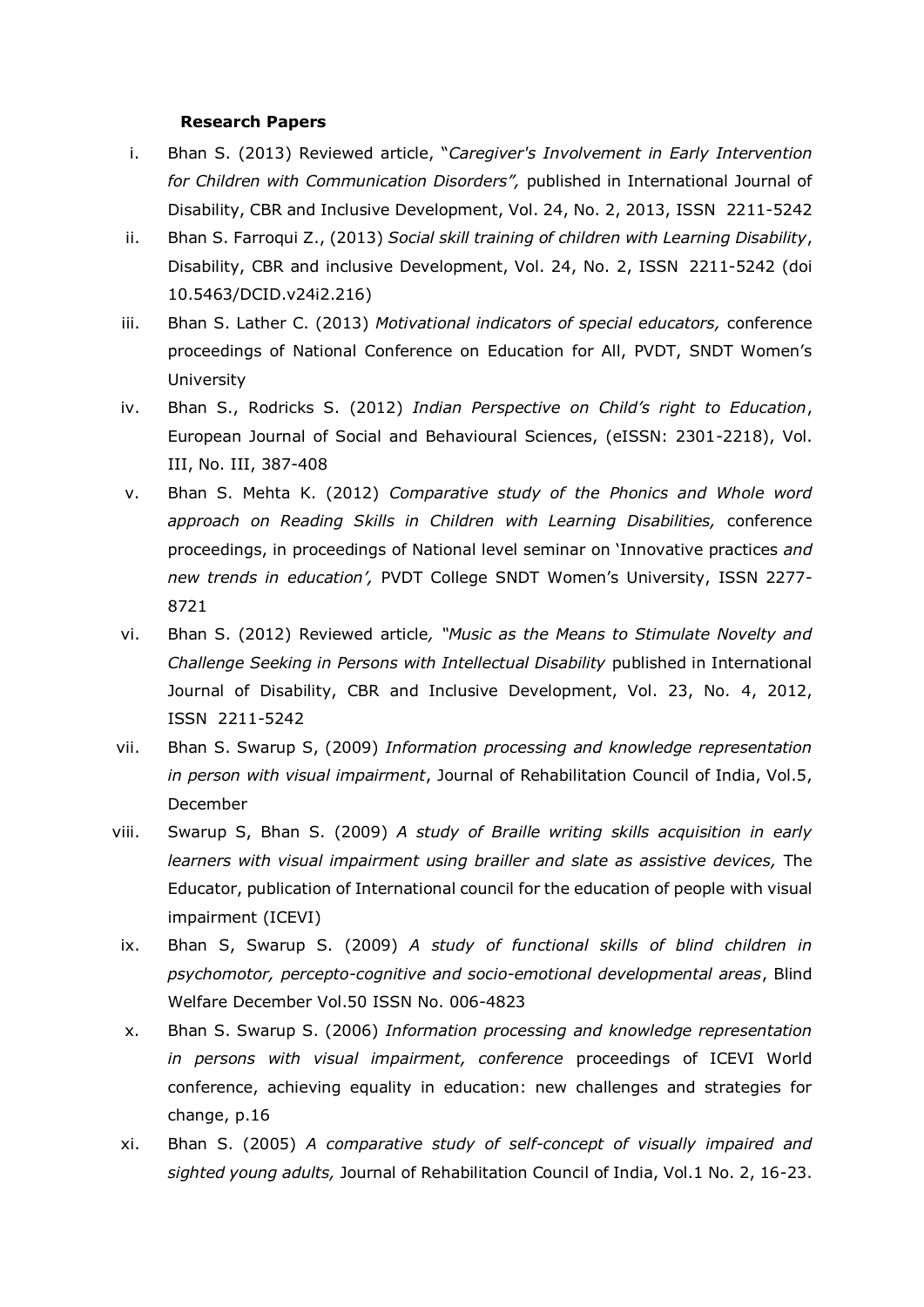#### **Books/Chapter in books**

- *i.* Bhan S. (2020) *Family of A Child with Visual Impairment: Challenges and Coping Mechanisms,* Chapter in, Visual Disability, A Resource Book for Teachers, publishers; National Institute for Visually Handicapped, Dehradun. ISBN 978-81- 932128-4-4.
- *ii.* Bhan S. (2020) *Assessment of Children with Visual Impairment,* Chapter in, Visual Disability, A Resource Book for Teachers, publishers; National Institute for Visually Handicapped, Dehradun. ISBN 978-81-932128-4-4.
- iii. Bhan S. (2019) *Inclusive Education: Demystified*, Chapter in the book titled, Be the difference: Equality and Equity in Education publisher; SR Publishing House, Delhi, ISBN 978-93-8288-94-1
- iv. Devi A. Bhan S. (2019) *Facilitators and Barriers to Educational Access for Children with Developmental Disabilities in Mainstream Schools in Mumbai*, Chapter in the book titled, Be the difference: Equality and Equity in Education publisher; SR Publishing House, Delhi, ISBN 978-93-8288-94-1
- v. Bhan S. (2018) Ed. *A Guide to Write a Good Lesson Plan: An Anthology for Perspective Teachers,* publisher; SR Publishing House, Delhi, ISBN 978-93-12884- 83-5
- vi. Bhan S. (2018) *Inclusion: A constructivist Approach,* Chapter in the book titled, Psychological and sociological perspectives in Diversity and Inclusion, Pub. Kanishka Publishers, ISBN 978-81-8457-841-6
- vii. Bhan S. (2017) *Inclusion: Rhetoric or a Reality*, publisher; Lambert Academic Publishing, Germany, ISBN 978-3-330-07323-4.
- viii. Mete J., Kaur. G., & Bhan S. (2016) *Inclusive Education*, Ed*.* publisher; A.P.H Publishing corporation, N. Delhi, ISBN 978-93-85876-68-4.
- ix. Bhan S. (2015) *Identification and Assessment of Visual Impairment,* Chapter in, Visual Disability, A Resource Book for Teachers, publishers; National Institute for Visually Handicapped, Dehradun. ISBN 978-81-932128-0-6.
- x. Bhan S. (2014) *Understanding Learners, A Handbook for Teachers*, publishers; Prasad Publications, N. Delhi, ISBN 978-93-84764-01-2
- xi. Bhan S. (2011) *Visual Impairment and Cognitive development*, Chapter in Handbook for Visual Impairment, published by AICB (All India Confederation of Blind), N. Delhi, India
- xii. Bhan S., Swarup S. (2010) *Functional Skills Inventory for the Blind*, Published by National Association for Blind, India
- xiii. Bhan S. (2008) *Teaching the mentally retarded*, Chapter in First Year Book on Mental Retardation. Published by Thakur Hariprasad institute of research and rehabilitation of the mentally handicapped, Hyderabad, India, p. 81-88